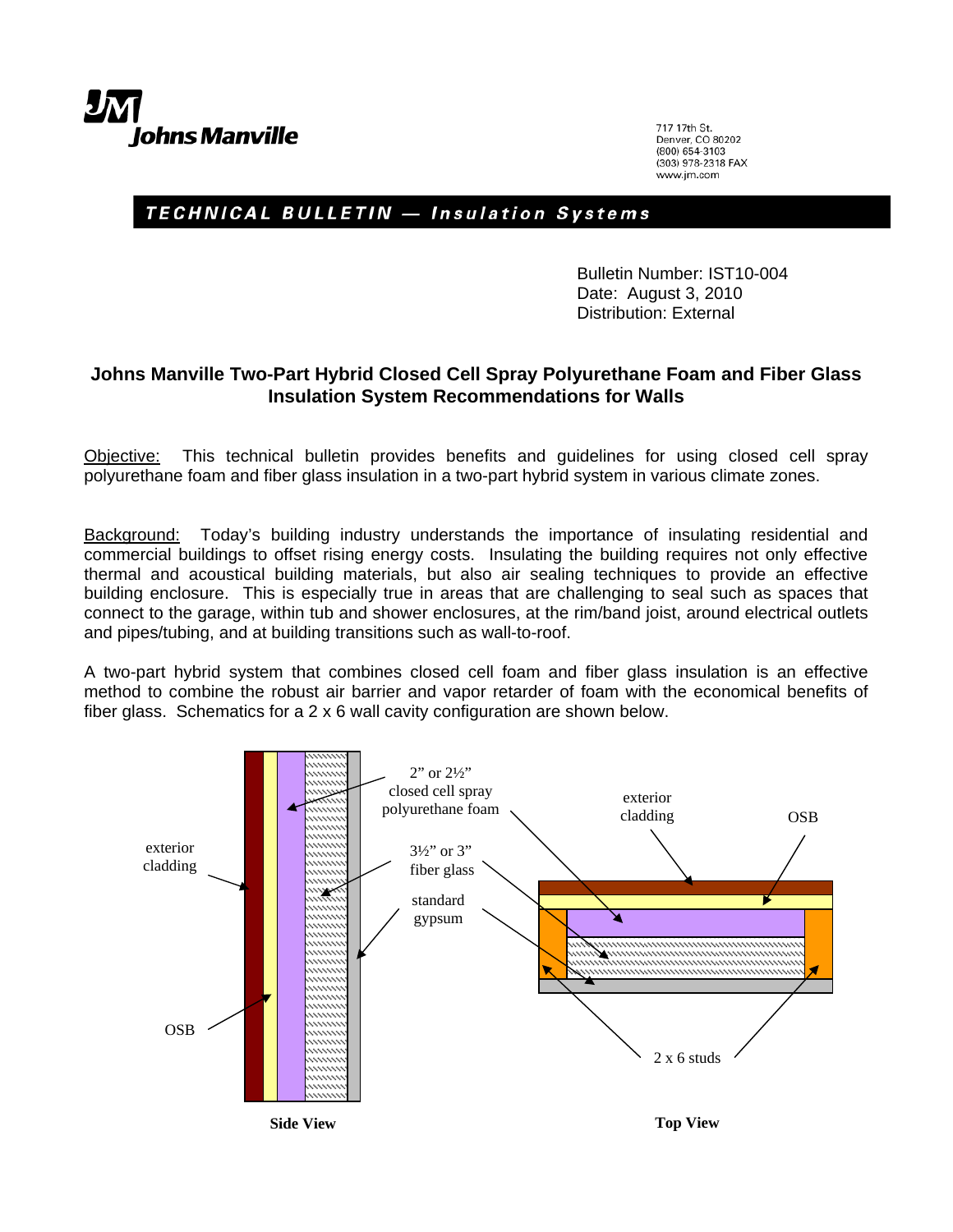Recommended Applications: Choosing a type of insulation system within a wall cavity requires reviewing the necessary thermal and acoustical needs. In addition, building construction issues such as potential moisture related problems within the wall must be examined to ensure a long lasting structure. Johns Manville recommends a two-part hybrid system only when it is technically sound and adheres to best practices based on building science.

*2 x 6 Framing:* Below is a table outlining Johns Manville's recommendations based on WUFI (a computer-based model for simulating one-dimensional heat and moisture behavior of building assemblies) analysis of several hybrid configurations in 2 x 6 stud wall cavities. The need for a vapor retarder (or not) is listed for 2" and 2½" layers of closed cell spray polyurethane foam placed against the exterior wall at the various Department of Energy climate zones. Fiber glass (batts, JM Spider®, BIBS®) fills the balance of the 5½" wall cavity and faces the interior wall. The need for a vapor retarder was determined by analyzing the time the interface between the closed cell spray polyurethane foam and fiber glass would be at greater than 99% relative humidity (condensing conditions). More than 700 total hours per year would indicate a high probability of moisture issues developing in the wall and therefore require the use of a vapor retarder.

Based on Johns Manville's calculations, a vapor retarder is only required in Zone 6A (Minneapolis, MN) and Zone 7A (International Falls, MN) when 2" of closed cell spray polyurethane foam and 3½" of fiber glass are used in the wall cavity. No vapor retarder is required when 2½" of closed cell foam is used as the foam behaves as a sufficient vapor retarder and keeps surfaces warm enough to avoid excessive condensation in all climate zones.

| <b>DOE</b> Zone | <b>City</b>             | <b>SPF/FG Configuration for 2 x 6 Construction</b> |                            |  |
|-----------------|-------------------------|----------------------------------------------------|----------------------------|--|
|                 |                         | 2"SPF / 3!/2"FG                                    | $2\frac{1}{2}$ "SPF / 3"FG |  |
| 1A              | Miami, FL               | NO vapor retarder                                  | NO vapor retarder          |  |
| 2A              | Houston, TX             | NO vapor retarder                                  | NO vapor retarder          |  |
| 2B              | Phoenix, AZ             | NO vapor retarder                                  | NO vapor retarder          |  |
| 3A              | Atlanta, GA             | NO vapor retarder                                  | NO vapor retarder          |  |
| 3B              | El Paso, TX             | NO vapor retarder                                  | NO vapor retarder          |  |
| 3C              | San Francisco, CA       | NO vapor retarder                                  | NO vapor retarder          |  |
| 4A              | Lexington, KY           | NO vapor retarder                                  | NO vapor retarder          |  |
| 4B              | Albuquerque, NM         | NO vapor retarder                                  | NO vapor retarder          |  |
| 4C              | Seattle, WA             | NO vapor retarder                                  | NO vapor retarder          |  |
| 5A              | Detroit, MI             | NO vapor retarder                                  | NO vapor retarder          |  |
| 5B              | Salt Lake, UT           | NO vapor retarder                                  | NO vapor retarder          |  |
| 6A              | Minneapolis, MN         | Class II smart VR REQUIRED                         | NO vapor retarder          |  |
| 6B              | Casper, WY              | NO vapor retarder                                  | NO vapor retarder          |  |
| 7A              | International Falls, MN | Class II smart VR REQUIRED                         | NO vapor retarder          |  |
| 7В              | Vail, CO                | NO vapor retarder                                  | NO vapor retarder          |  |

• Wall assembly: Spunbond polyolefin building wrap, ½" OSB, ccSPF insulation, FG insulation, ½" interior gypsum board.

• When using masonry cladding such as bricks the above recommendations require standard ventilation and drainage detail.

• When using stucco cladding the above recommendations are based on use of a vapor permeable stucco system.

• The above table limitations may differ if insulating sheathing is used in place of  $\frac{1}{2}$ " OSB.

- WUFI Model: North facing wall, "cold" year, ASHRAE 160P interior climate (criteria for moisture control design analysis in buildings), 4°F interior temperature range, heating & A/C (no dedicated dehumidification). Any deviation from the interior conditions used in the model will affect the recommendations in this bulletin.
- Kraft faced FG is a suitable product for 2" configurations that note Class II smart VR REQUIRED.
- JM Spider, BIBS, or batts (with or without a vapor retarder as noted above) can be used to fill in the cavity in addition to the closed cell foam. JM recommends the following when considering batts:
	- o R13 FG batts are recommended for use with 2" of closed cell SPF.
	- $\circ$  R13 FG batts compressed to 3" (R11.6) are recommended for use with 2 $\frac{1}{2}$ " of closed cell SPF.
- When calculating R-value of JM Corbond III<sup>TM</sup> use 6.4 R/in.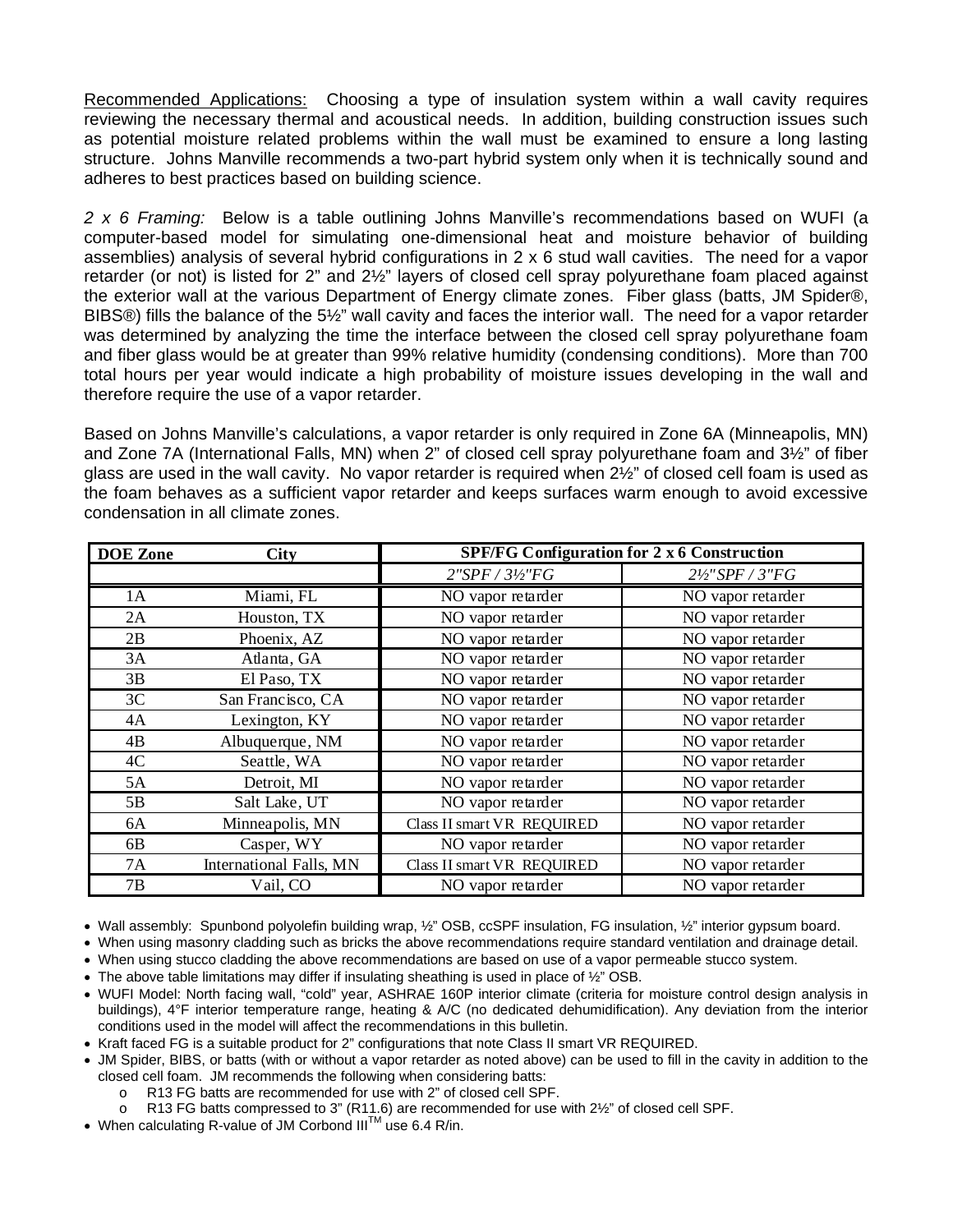

## • IECC 2006

*2 x 8 Framing:* Similar analysis is shown below for 2 x 8 stud wall cavities using the same model assumptions that were used in the 2 x 6 configuration. Based on the WUFI model, 3" of foam is acceptable in most conditions without a vapor retarder, although zone 7A (International Falls, MN) will require 3½" on the exterior side of the wall with fiber glass filling the balance of the 7½" cavity. Overall, additional foam is necessary compared to the 2 x 6 geometry due to the increased thermal value of the added fiber glass in the 2 x 8 configurations and higher potential for condensation issues at the foamfiber glass interface. No vapor retarder is required when  $3\frac{1}{2}$ " of closed cell foam is used.

| <b>DOE</b> Zone | <b>City</b>             | <b>SPF/FG Configuration for 2 x 8 Construction</b> |                            |                            |                   |  |
|-----------------|-------------------------|----------------------------------------------------|----------------------------|----------------------------|-------------------|--|
|                 |                         | $2"SPF / 5\frac{1}{2}"FG$                          | 2½"SPF / 5"FG              | $3"SPF/4\frac{1}{2}"FG$    | 3½"SPF / 4"FG     |  |
| 1A              | Miami, FL               | NO vapor retarder                                  | NO vapor retarder          | NO vapor retarder          | NO vapor retarder |  |
| 2A              | Houston, TX             | Class II smart VR REQUIRED                         | NO vapor retarder          | NO vapor retarder          | NO vapor retarder |  |
| 2B              | Phoenix, AZ             | NO vapor retarder                                  | NO vapor retarder          | NO vapor retarder          | NO vapor retarder |  |
| 3A              | Atlanta, GA             | NO vapor retarder                                  | NO vapor retarder          | NO vapor retarder          | NO vapor retarder |  |
| 3B              | El Paso, TX             | NO vapor retarder                                  | NO vapor retarder          | NO vapor retarder          | NO vapor retarder |  |
| 3C              | San Francisco, CA       | NO vapor retarder                                  | NO vapor retarder          | NO vapor retarder          | NO vapor retarder |  |
| 4A              | Lexington, KY           | Class II smart VR REQUIRED                         | NO vapor retarder          | NO vapor retarder          | NO vapor retarder |  |
| 4B              | Albuquerque, NM         | NO vapor retarder                                  | NO vapor retarder          | NO vapor retarder          | NO vapor retarder |  |
| 4C              | Seattle, WA             | Class II smart VR REQUIRED                         | NO vapor retarder          | NO vapor retarder          | NO vapor retarder |  |
| 5A              | Detroit. MI             | Class II smart VR REQUIRED                         | Class II smart VR REQUIRED | NO vapor retarder          | NO vapor retarder |  |
| 5B              | Salt Lake, UT           | Class II smart VR REQUIRED                         | NO vapor retarder          | NO vapor retarder          | NO vapor retarder |  |
| 6A              | Minneapolis, MN         | Class II smart VR REQUIRED                         | Class II smart VR REQUIRED | NO vapor retarder          | NO vapor retarder |  |
| 6 <sub>B</sub>  | Casper, WY              | Class II smart VR REQUIRED                         | NO vapor retarder          | NO vapor retarder          | NO vapor retarder |  |
| 7A              | International Falls, MN | Class II smart VR REQUIRED                         | Class II smart VR REQUIRED | Class II smart VR REQUIRED | NO vapor retarder |  |
| 7В              | Vail, CO                | Class II smart VR REQUIRED                         | NO vapor retarder          | NO vapor retarder          | NO vapor retarder |  |

• Using a Class II smart vapor retarder at the interior side of the wall cavity with 2" of spray foam and 5½" of fiber glass is acceptable and will not result in condensation issues between the foam and faced fiber glass.

• Kraft faced FG is a suitable product for scenarios that note Class II smart VR REQUIRED.

- JM Spider, BIBS, or batts (with or without a vapor retarder as noted above) can be used to fill in the cavity in addition to the closed cell foam. JM recommends the following when considering batts:
	- o R19 FG batts are recommended for use with 2" of closed cell SPF.
	- o R19 FG batts compressed to 5" (R16.3) are recommended for use with 2½" of closed cell SPF.
	- o R19 FG batts compressed to 4½" (R15.3) are recommended for use with 3" of closed cell SPF.
	- o JM Spider or BIBS is recommended for use with 3½" of closed cell SPF due to product availability.